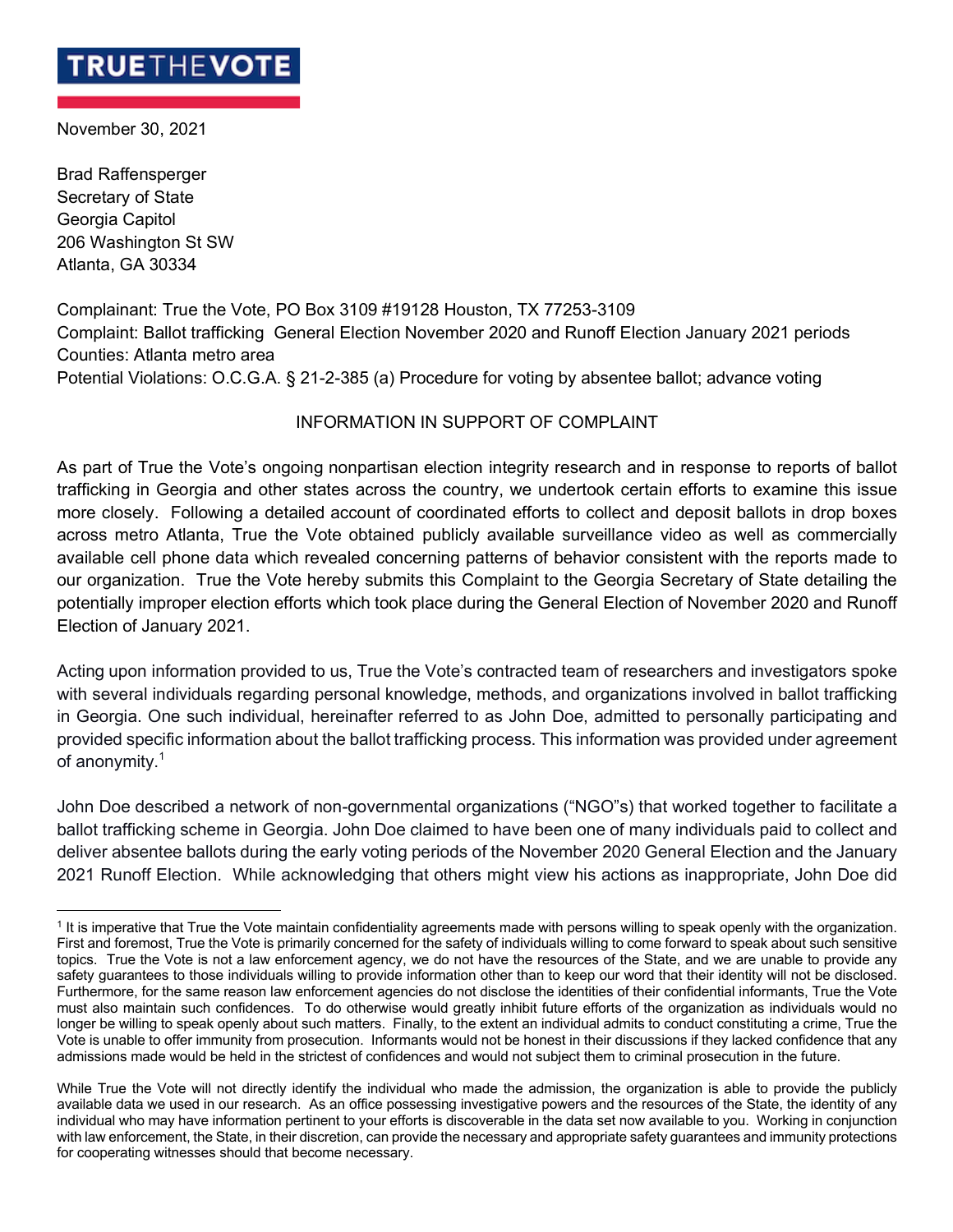not seem to understand the unlawful nature of this conduct nor that it might constitute organized criminal activity. John Doe's perception was that he had been hired to do a job and it was appropriate to be paid for the services rendered.

John Doe's assignment included collecting ballots, both from voters in targeted neighborhoods and from NGOs that had their own ballot collection processes, delivering those ballots to other NGOs, picking up designated ballot bundles from the same group of NGOs, and depositing ballots into drop boxes spanning six counties in the metro Atlanta area. Each drop box delivery would typically include between 5 to 20 ballots. John Doe described a payment validation process which involved taking cell phone pictures of the drop box where ballots were deposited. Participants were compensated, typically at a rate of \$10 per ballot. John Doe stated he had been paid directly by one of these NGOs.<sup>2</sup>

Following this report, True the Vote submitted open records requests to obtain the surveillance video of various drop boxes across Georgia during the General Election of November 2020 and Runoff Election of January 2021. Despite a legal mandate to maintain this video, county officials were only able to produce an estimated 20% of the surveillance video requested in the counties of Fulton, DeKalb, Cobb, and Gwinnett.<sup>3</sup> Nonetheless, in our initial review of the available 3 million minutes of surveillance video, we found compelling evidence to support the reports of absentee ballot trafficking conducted during the November 3, 2020, General Election and January 5, 2021, Runoff Election periods.

In addition to ordering surveillance video, True the Vote also purchased commercially available, anonymized, geospatial mobile device information. This cell phone data establishes what devices were at a particular location at a particular time but does not disclose any private information about a person's identity. There are a variety of uses for this type of data including product marketing and targeted messaging in political campaigns. This type of unique device identification data is highly desirable because of its accuracy and its use is becoming more mainstream as of late. In fact, virtually every cell phone user has received some type promotional or political text. Law enforcement, defense, and intelligence agencies have been using geospatial mobile device data to generate information on possible suspects or witnesses in investigations for several years. For the purposes of our research, True the Vote purchased such data and used it to identify patterns of potentially inappropriate election activities. After reviewing this data, True the Vote was able to confirm certain patterns of activity around absentee ballot drop boxes, as initially reported by John Doe.

During the Runoff Election period, in six counties in and around Atlanta, 552,987 cell phones came within a narrowly defined distance of ballot drop boxes during our study period. However, 242 unique devices made repeat trips to drop boxes averaging 23 trips each. These same 242 devices also went repeatedly, averaging eight trips each, to specific NGOs.

These 242 individual devices went to drop boxes a total of 5,668 times with approximately 40% of the visits occurring between the unusual hours of 12:00 a.m. and 5:00 a.m.

The review of surveillance video was queued according to our geospatial data analyses and focused on the device patterns that emerged from our research. The video, though often grainy and sometimes distant, revealed numerous unusual behaviors.

 $<sup>2</sup>$  John Doe stated the NGOs made the payments, but it was not entirely clear from his description whether participants were paid directly</sup> by the NGOs or through an intermediary.

<sup>&</sup>lt;sup>3</sup>In separately filed complaints, we detail the missing video footage, including explanations afforded us by county election officials, to support further investigations and develop standards regarding critical aspects of surveillance video capture.